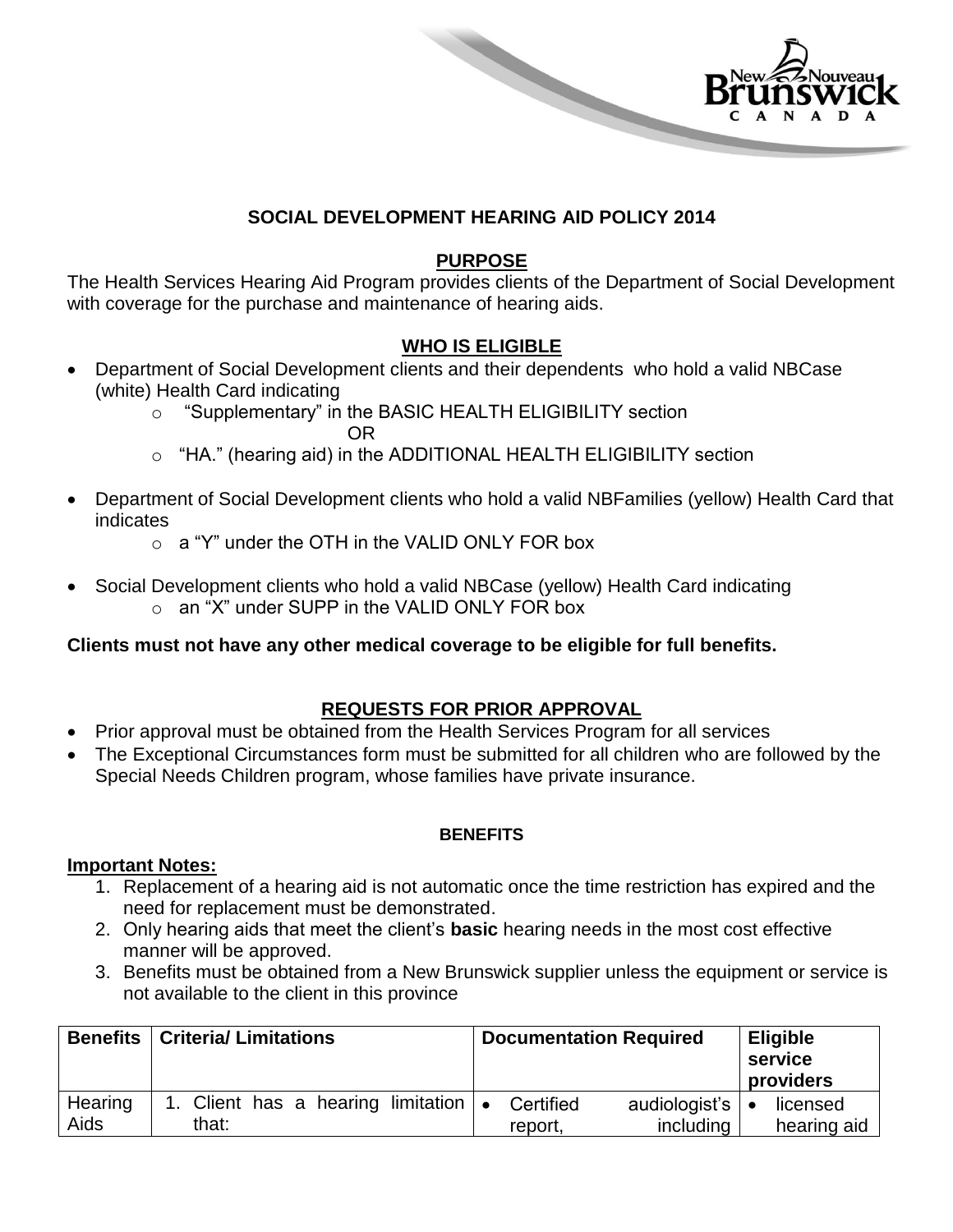|              | impairs their ability function<br>$\bullet$<br>normally on a daily basis<br>improved<br>with<br>be<br>can<br>$\bullet$<br>assistance of a hearing aid<br>2. Only basic models are eligible<br>3. Only 1 hearing aid for the same<br>ear can be provided every 5<br>years<br>4. A maximum of \$1000 can be<br>paid per hearing aid. (suppliers<br>cannot bill the client for any<br>costs in excess of this amount) | specifications<br>Copy of audiogram<br>1 estimate on a Health<br>$\bullet$<br>Services invoice<br>Serial number<br>$\bullet$<br>Physician's<br>Rx<br>when<br>$\bullet$<br>testing done outside a<br>hospital<br>(initial)<br>request<br>only)<br>Warranty information<br>Details of warranty<br>$\circ$<br>coverage<br>expiry date<br>$\circ$                                            | providers<br>registered<br>with the<br><b>NB</b><br>Hearing<br><b>Aid Society</b>                                         |
|--------------|--------------------------------------------------------------------------------------------------------------------------------------------------------------------------------------------------------------------------------------------------------------------------------------------------------------------------------------------------------------------------------------------------------------------|------------------------------------------------------------------------------------------------------------------------------------------------------------------------------------------------------------------------------------------------------------------------------------------------------------------------------------------------------------------------------------------|---------------------------------------------------------------------------------------------------------------------------|
| Repairs      | Hearing aid must have been<br>1.<br>purchased by the Health<br>Services Program or, where<br>purchased elsewhere, be a<br>model eligible through the<br>Program<br>2. Only repairs that are authorized<br>under the manufacturer's<br>warranty can be approved once<br>the warranty has expired<br>3. Repairs must be feasible and<br>cost effective                                                               | 1 cost estimate on a<br>$\bullet$<br>Health Services invoice,<br>preferably from the<br>original supplier<br>A complete description of<br>the repair required,<br>including:<br>- make, model, serial<br>number<br>- which part(s) of the aid is<br>(are) being repaired<br>Date of purchase and who<br>$\bullet$<br>purchased the aid, if not<br>purchased by Health<br><b>Services</b> | licensed<br>$\bullet$<br>hearing aid<br>providers<br>registered<br>with the<br><b>NB</b><br>Hearing<br><b>Aid Society</b> |
| Ear<br>molds | Hearing aid must have been<br>1.<br>purchased by the Health<br>Services Program or, where<br>purchased elsewhere, be a<br>model eligible through the<br>Program<br>2. Eligible once per year for adults<br>and once every 6 months for<br>children<br>3. Purchased for behind the ear<br>(BTE) hearing aids only                                                                                                   | 1 cost estimate on a<br>$\bullet$<br>Health Services invoice.                                                                                                                                                                                                                                                                                                                            |                                                                                                                           |

# **NON-BENEFIT SERVICES**

The following items are not covered by the Health Services Hearing Aid Program:

- CIC or Bi-cross hearing aids
- BAHA hearing aids
- Personal FM systems
- Cochlear implants